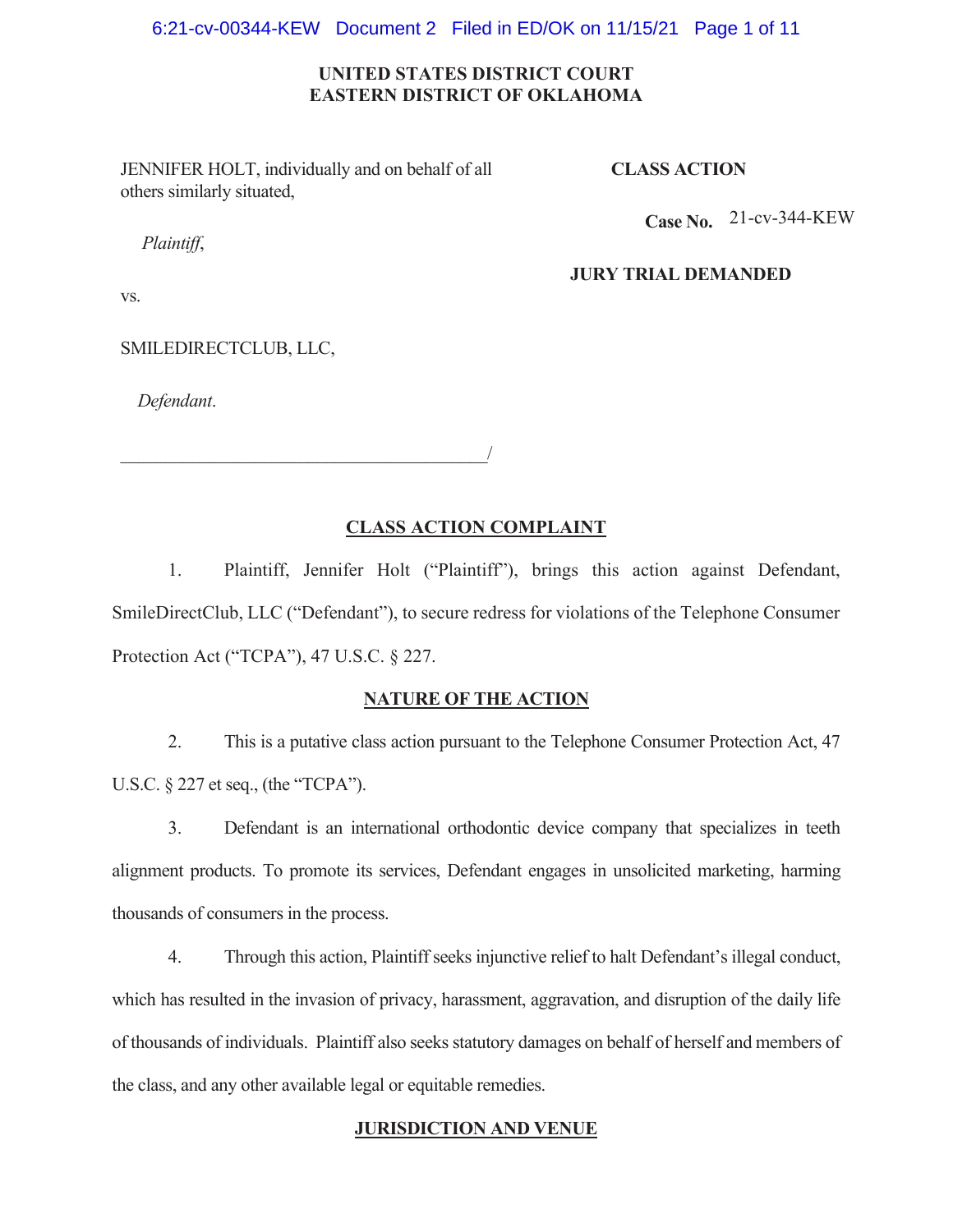#### 6:21-cv-00344-KEW Document 2 Filed in ED/OK on 11/15/21 Page 2 of 11

5. Jurisdiction is proper under 28 U.S.C. § 1331 as Plaintiff alleges violations of a federal statute. Jurisdiction is also proper under 28 U.S.C. § 1332(d)(2) because Plaintiff alleges a national class, which will result in at least one class member belonging to a different state than that of Defendant. Plaintiff seeks up to \$1,500.00 (one-thousand-five-hundred dollars) in damages for each call in violation of the TCPA, which, when aggregated among a proposed class numbering in the tens of thousands, or more, exceeds the \$5,000,000.00 (five-million dollars) threshold for federal court jurisdiction under the Class Action Fairness Act ("CAFA"). Therefore, both the elements of diversity jurisdiction and CAFA jurisdiction are present.

6. Venue is proper in the United States District Court for the Eastern District of Oklahoma pursuant to 28 U.S.C. § 1391(b) and (c) because Defendant is deemed to reside in any judicial district in which it is subject to the court's personal jurisdiction, and because Defendant provides and markets its services within this district thereby establishing sufficient contacts to subject it to personal jurisdiction. Further, Defendant's tortious conduct against Plaintiff occurred within the State of Oklahoma and, on information and belief, Defendant has sent the same text messages complained of by Plaintiff to other individuals within this judicial district, such that some of Defendant's acts in making such calls have occurred within this district, subjecting Defendant to jurisdiction in the State of Oklahoma.

#### **PARTIES**

7. Plaintiff is a natural person who, at all times relevant to this action, was a resident of McCurtain County, Oklahoma.

8. Defendant is a Tennessee limited liability company whose principal office is located at 414 Union St., FL 8, Nashville, Tennessee 37219. Defendant directs, markets, and provides its business activities throughout the State of Oklahoma.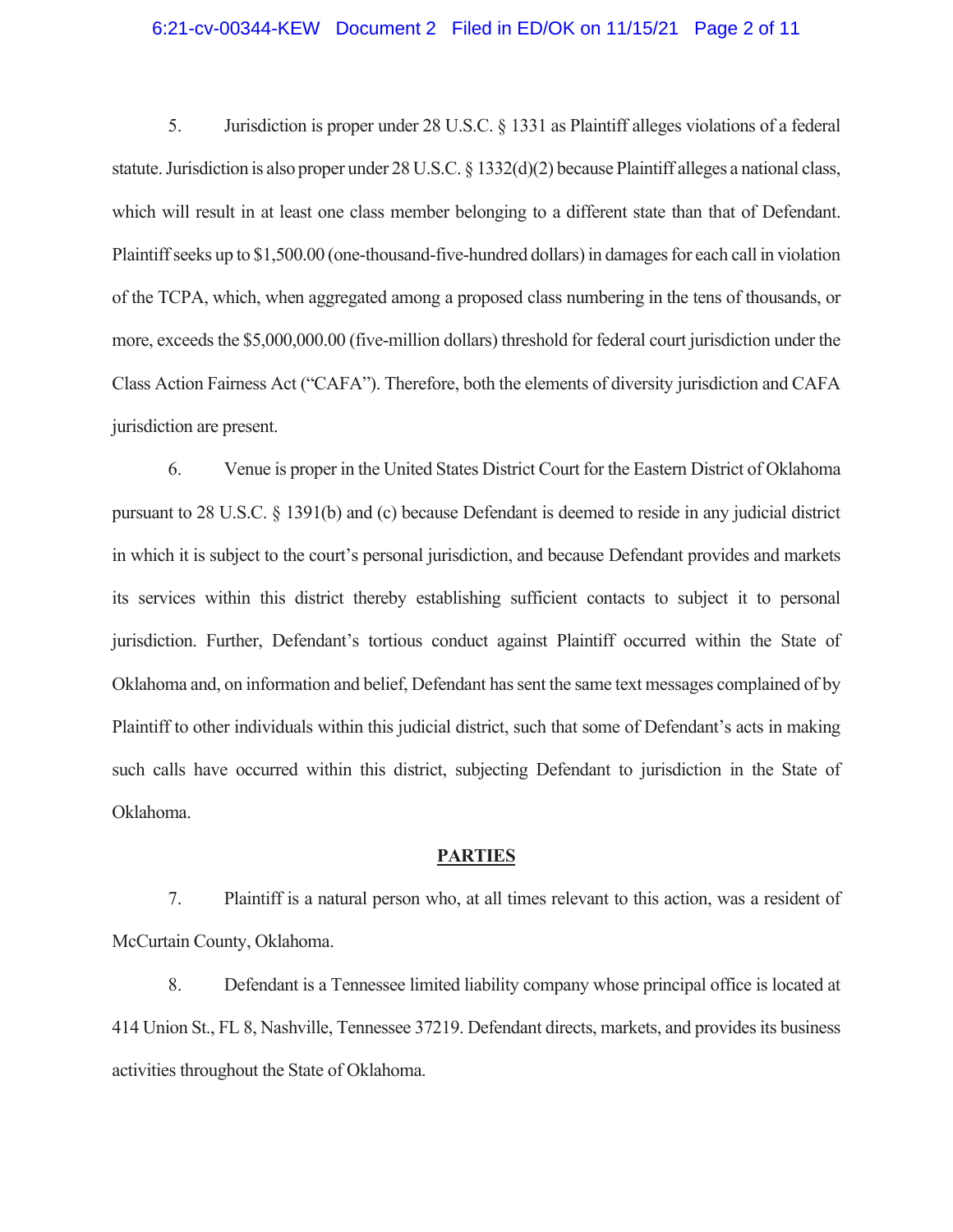## 6:21-cv-00344-KEW Document 2 Filed in ED/OK on 11/15/21 Page 3 of 11

9. Unless otherwise indicated, the use of Defendant's name in this Complaint includes all agents, employees, officers, members, directors, heirs, successors, assigns, principals, trustees, sureties, subrogees, representatives, vendors, and insurers of Defendant.

## **FACTS**

10. Beginning on or about September 15, 2021, Defendant began sending numerous telemarketing text messages to Plaintiff's cellular telephone number ending in 1706 (the "1706 Number"). The text messages conclude with opt-out instructions such as "Reply HELP for help, STOP to cancel."

| $10:33 -$  |                                                                                                                                                                                                      | $\cdot$ II LTE $\blacksquare$ |
|------------|------------------------------------------------------------------------------------------------------------------------------------------------------------------------------------------------------|-------------------------------|
|            | 96935                                                                                                                                                                                                |                               |
|            | <b>Text Message</b><br>Wed, Sep 15, 2:32 PM                                                                                                                                                          |                               |
| to cancel. | SmileDirectClub: Thank<br>you for subscribing to<br>SmileDirectClub! Msg and<br>Data rates may apply. Msg<br>frg may vary. Terms: https://<br>smiledirectclub.com/terms<br>Reply HELP for help, STOP |                               |
|            |                                                                                                                                                                                                      |                               |
|            |                                                                                                                                                                                                      | <b>STOP!</b>                  |
|            | I never subscribed to your<br>crap and I better not get<br>charged for it either!                                                                                                                    |                               |
|            | Fri, Sep 17, 5:50 PM                                                                                                                                                                                 |                               |
| twil.jo    | $\odot$                                                                                                                                                                                              |                               |
|            | SmileDirectClub: Jennifer,<br>you deserve a lifetime of<br>confidence. Here's a \$200<br>Cmila Ctimula to to not you                                                                                 |                               |
|            | <b>Text Message</b>                                                                                                                                                                                  |                               |

11. September 15, 2021, Plaintiff responded with the words "STOP!" in an attempt to opt-out of any further text message communications with Defendant.

12. Despite Plaintiff's use of Defendant's preferred opt-out language, Defendant ignored Plaintiff's opt-out demand and continued to send Plaintiff further text messages.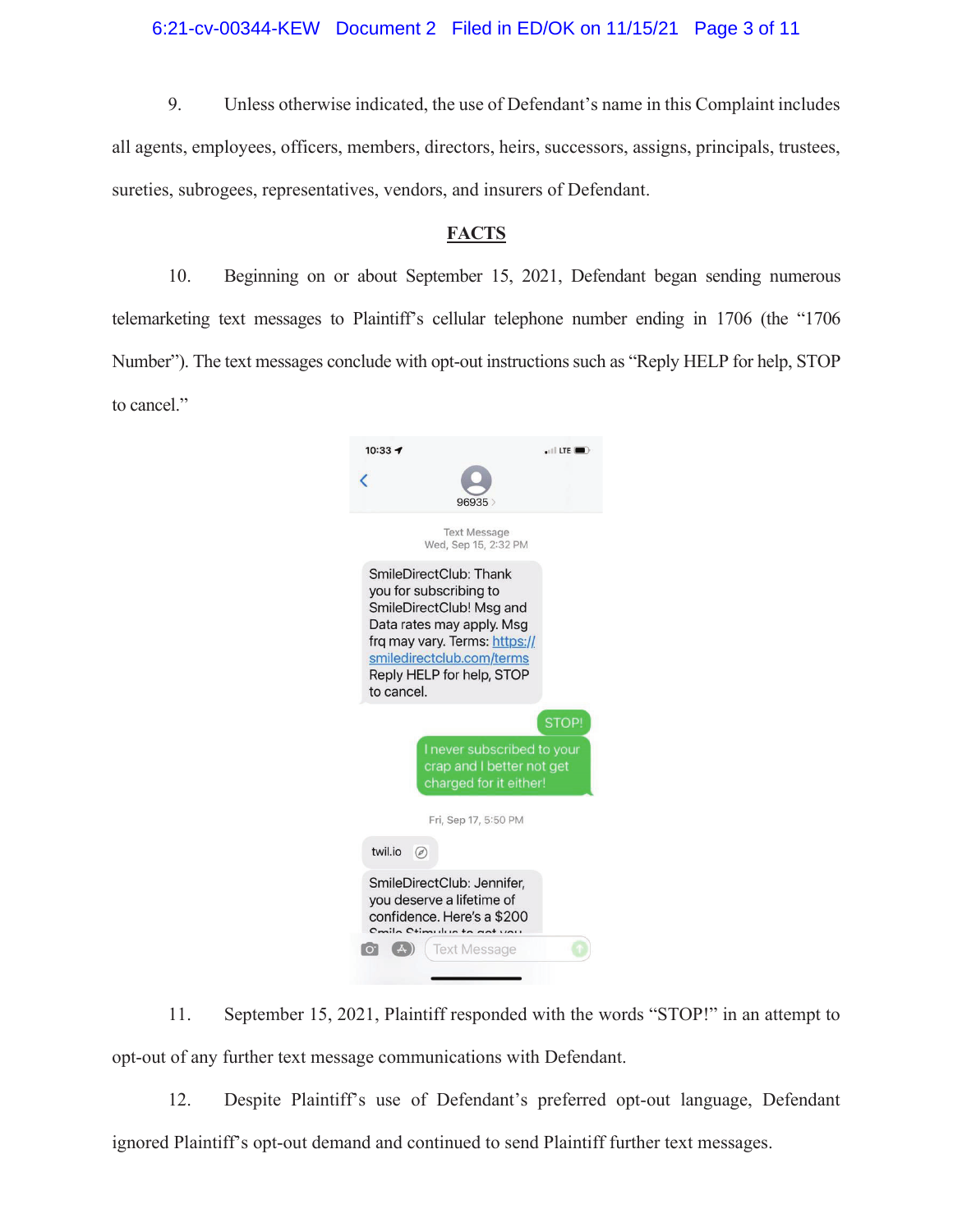## 6:21-cv-00344-KEW Document 2 Filed in ED/OK on 11/15/21 Page 4 of 11

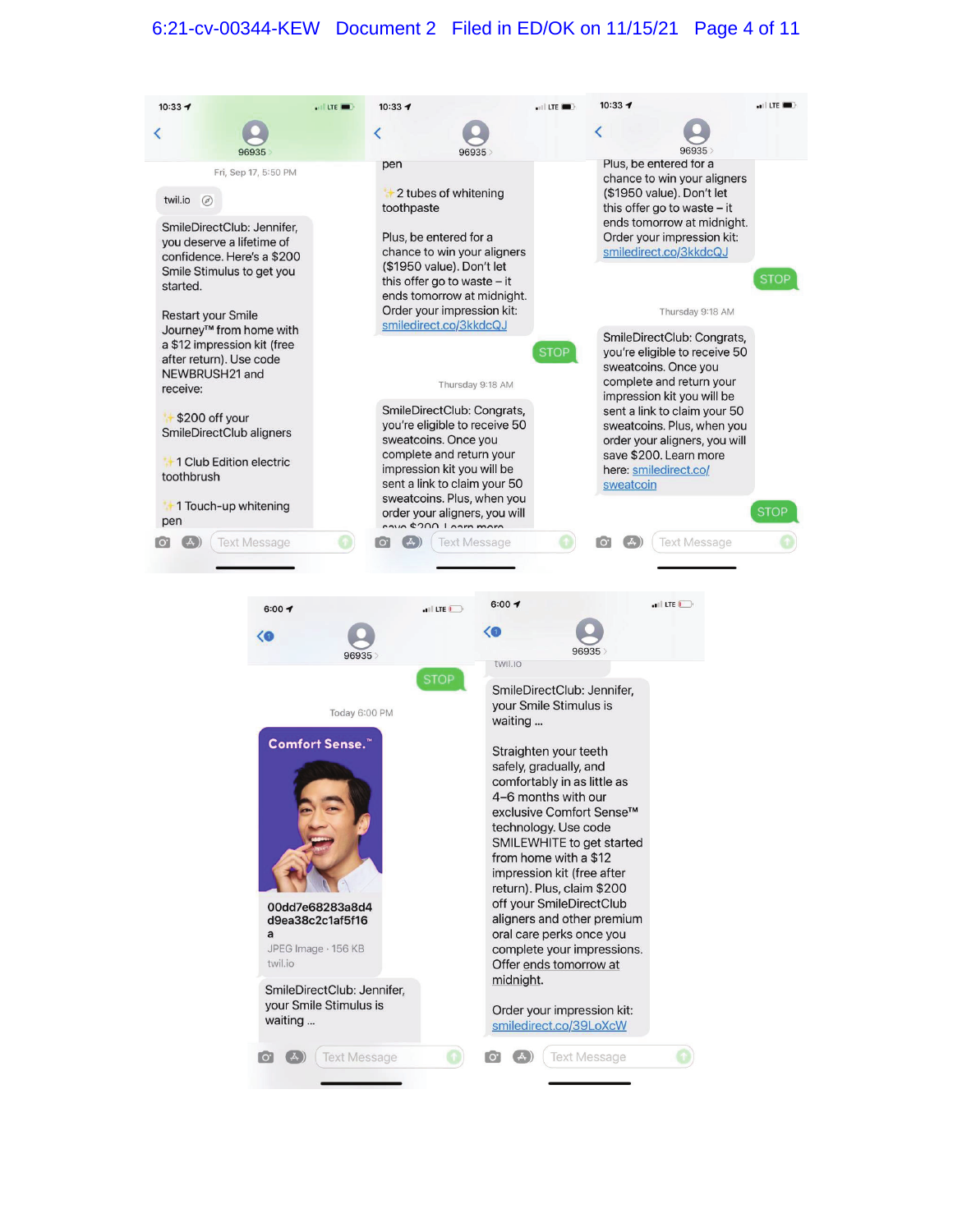#### 6:21-cv-00344-KEW Document 2 Filed in ED/OK on 11/15/21 Page 5 of 11

13. Each time Plaintiff received a text message from Defendant she responded with the word "STOP" in repeated attempts to opt-out of further communication with Defendant.

14. Defendant continuously ignored Plaintiff's opt-out demands and continued sending Plaintiff promotional text messages.

15. Defendant's text messages were transmitted to Plaintiff's cellular telephone, and within the time frame relevant to this action.

16. Defendant's text messages constitute telemarketing because they encouraged the future purchase or investment in property, goods, or services, i.e., selling Plaintiff teeth straightening products and services.

17. The information contained in the text message advertises Defendant's various discounts and promotions, which Defendant sends to promote its business.

18. Plaintiff received the subject texts from within this judicial district and, therefore, Defendant's violation of the TCPA occurred within this district. Upon information and belief, Defendant caused other text messages to be sent to individuals residing within this judicial district.

19. Defendant's texts were not made for an emergency purpose or to collect on a debt pursuant to 47 U.S.C.  $\S 227(b)(1)(B)$ .

20. Upon information and belief, Defendant does not have a written policy for maintaining an internal do not call list pursuant to 47 U.S.C. § 64.1200(d)(1).

21. Upon information and belief, Defendant does not inform and train its personnel engaged in telemarking in the existence and the use of any internal do not call list pursuant to 47 U.S.C. § 64.1200(d)(2).

22. At no point in time did Plaintiff provide Defendant with her express written consent to be contacted.

23. To the extent that Defendant had express consent to contact Plaintiff, that consent was expressly revoked when Plaintiff responded "STOP".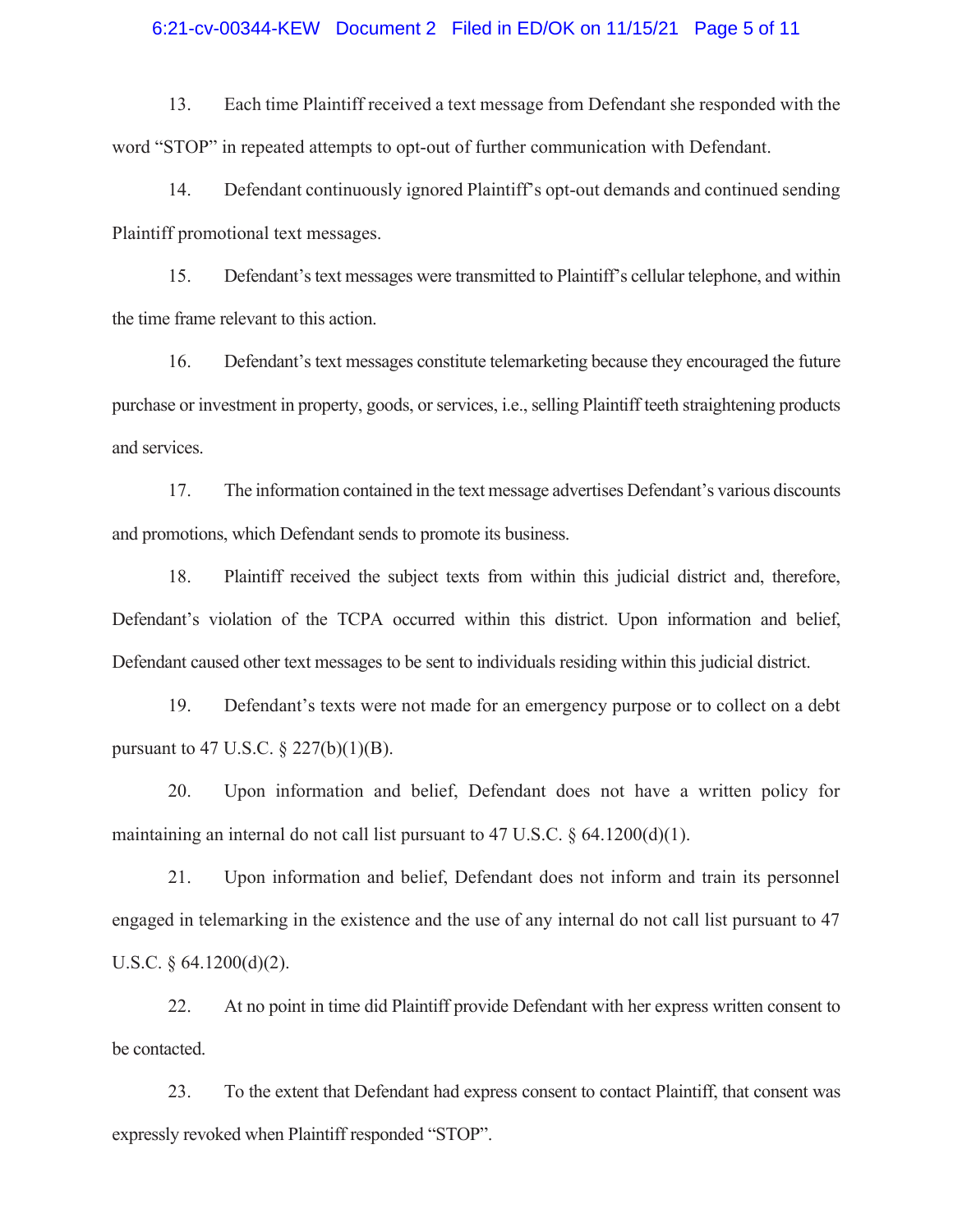## 6:21-cv-00344-KEW Document 2 Filed in ED/OK on 11/15/21 Page 6 of 11

24. Plaintiff is the subscriber and sole user of the 1706 Number and is financially responsible for phone service to the 1706 Number.

25. The text messages originated from telephone number 96935, a number which upon information and belief are owned and operated by Defendant or on behalf of Defendant.

26. Defendant's unsolicited text messages caused Plaintiff actual harm, including invasion of her privacy, aggravation, annoyance, intrusion on seclusion, trespass, and conversion. Defendant's text messages also inconvenienced Plaintiff and caused disruption to her daily life.

## **CLASS ALLEGATIONS**

#### **PROPOSED CLASS**

27. Plaintiff brings this case as a class action pursuant to Fed. R. Civ. P. 23, on behalf of herself and all others similarly situated.

28. Plaintiff brings this case on behalf of a Class defined as follows:

**Internal Do Not Call Class: All persons within the United States who, within the four years prior to the filing of this Complaint, were sent a text message from Defendant or anyone on Defendant's behalf, to said person's cellular telephone number** *after* **making a request to Defendant to not receive future text messages.** 

29. Defendant and its employees or agents are excluded from the Class. Plaintiff does not know the number of members in the Class, but believes the Class members number in the several thousands, if not more.

#### **NUMEROSITY**

30. Upon information and belief, Defendant has placed violative calls to cellular telephone numbers belonging to thousands of consumers throughout the United States who are registered on the Do Not Call registry. The members of the Class, therefore, are believed to be so numerous that joinder of all members is impracticable.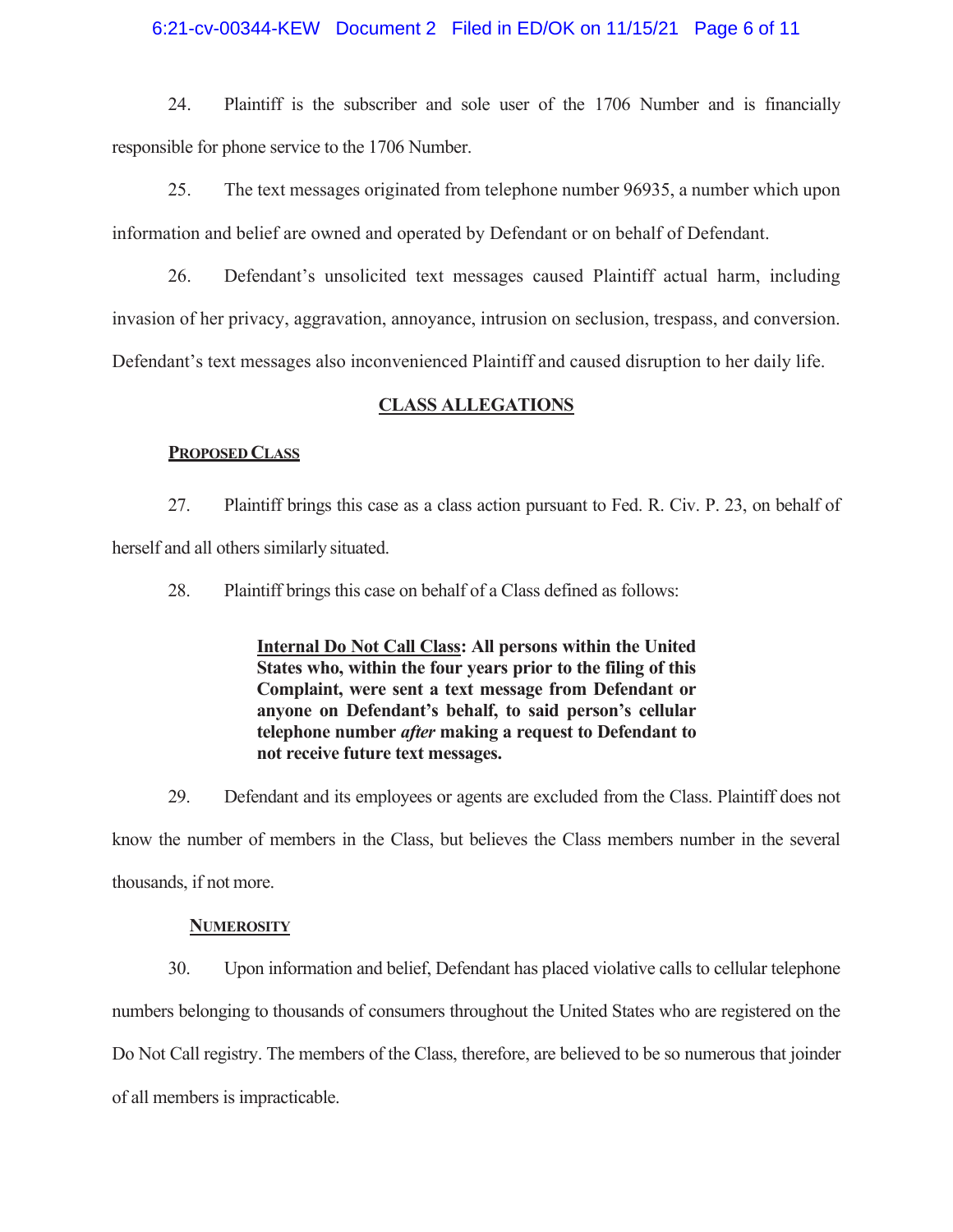## 6:21-cv-00344-KEW Document 2 Filed in ED/OK on 11/15/21 Page 7 of 11

31. The exact number and identities of the Class members are unknown at this time and can only be ascertained through discovery. Identification of the Class members is a matter capable of ministerial determination from Defendant's call records.

#### **COMMON QUESTIONS OF LAW AND FACT**

32. There are numerous questions of law and fact common to the Class which predominate over any questions affecting only individual members of the Class. Among the questions of law and fact common to the Class are:

- a) Whether Defendant violated 47 C.F.R. § 64.1200(d);
- b) Whether Defendant's conduct was knowing and willful;
- c) Whether Defendant adhered to requests by class members to stop sending text messages to their telephone numbers;
- d) Whether Defendant keeps records of text recipients who revoked consent to receive texts.
- e) Whether Defendant has any written policies for maintaining an internal do not call list.
- f) Whether Defendant violated the privacy rights of Plaintiff and members of the class;
- g) Whether Defendant is liable for damages, and the amount of such damages; and
- h) Whether Defendant should be enjoined from such conduct in the future.

33. The common questions in this case are capable of having common answers. If Plaintiff's claim that Defendant routinely transmits text messages to telephone numbers assigned to cellular telephone services is accurate, Plaintiff and the Class members will have identical claims capable of being efficiently adjudicated and administered in this case.

## **TYPICALITY**

34. Plaintiff's claims are typical of the claims of the Class members, as they are all based on the same factual and legal theories.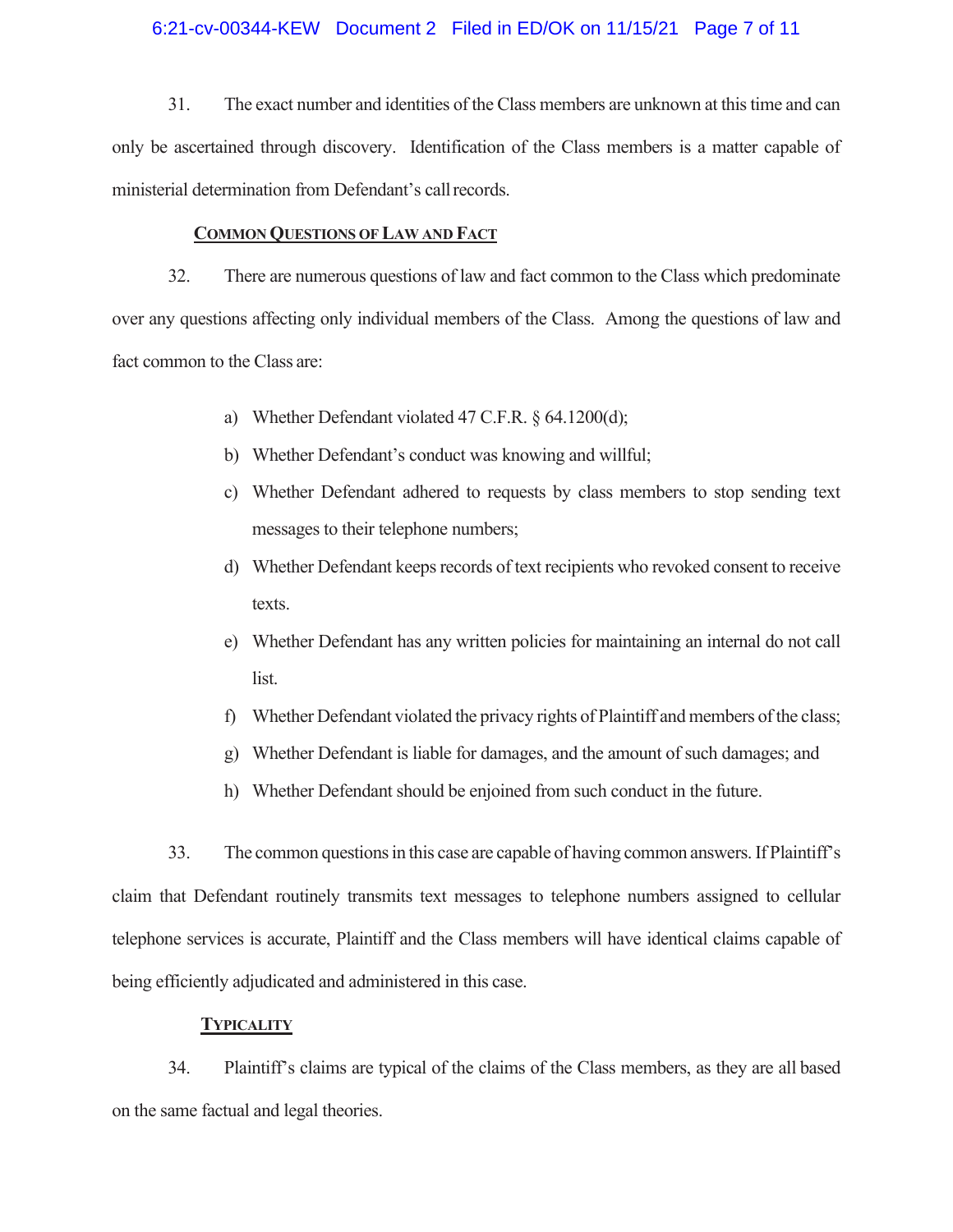## **PROTECTING THE INTERESTS OF THE CLASS MEMBERS**

35. Plaintiff is a representative who will fully and adequately assert and protect the interests of the Class, and has retained competent counsel. Accordingly, Plaintiff is an adequate representative and will fairly and adequately protect the interests of the Class.

#### **PROCEEDING VIA CLASS ACTION IS SUPERIOR AND ADVISABLE**

36. A class action is superior to all other available methods for the fair and efficient adjudication of this lawsuit, because individual litigation of the claims of all members of the Class is economically unfeasible and procedurally impracticable. While the aggregate damages sustained by the Class are in the millions of dollars, the individual damages incurred by each member of the Class resulting from Defendant's wrongful conduct are too small to warrant the expense of individual lawsuits. The likelihood of individual Class members prosecuting their own separate claims is remote, and, even if every member of the Class could afford individual litigation, the court system would be unduly burdened by individual litigation of such cases.

37. The prosecution of separate actions by members of the Class would create a risk of establishing inconsistent rulings and/or incompatible standards of conduct for Defendant. For example, one court might enjoin Defendant from performing the challenged acts, whereas another may not. Additionally, individual actions may be dispositive of the interests of the Class, although certain class members are not parties to such actions.

# **COUNT I Violations of the TCPA, 47 U.S.C. § 227(c)(2) (On Behalf of the Plaintiff and the Internal Do Not Call Class)**

38. Plaintiff re-alleges and incorporates the foregoing allegations set forth in paragraphs 1 through 37 as is fully set forth herein.

39. The TCPA provides that any "person who has received more than one telephone call within any 12-month period by or on behalf of the same entity in violation of the regulations prescribed under this subsection may" bring a private action based on a violation of said regulations, which were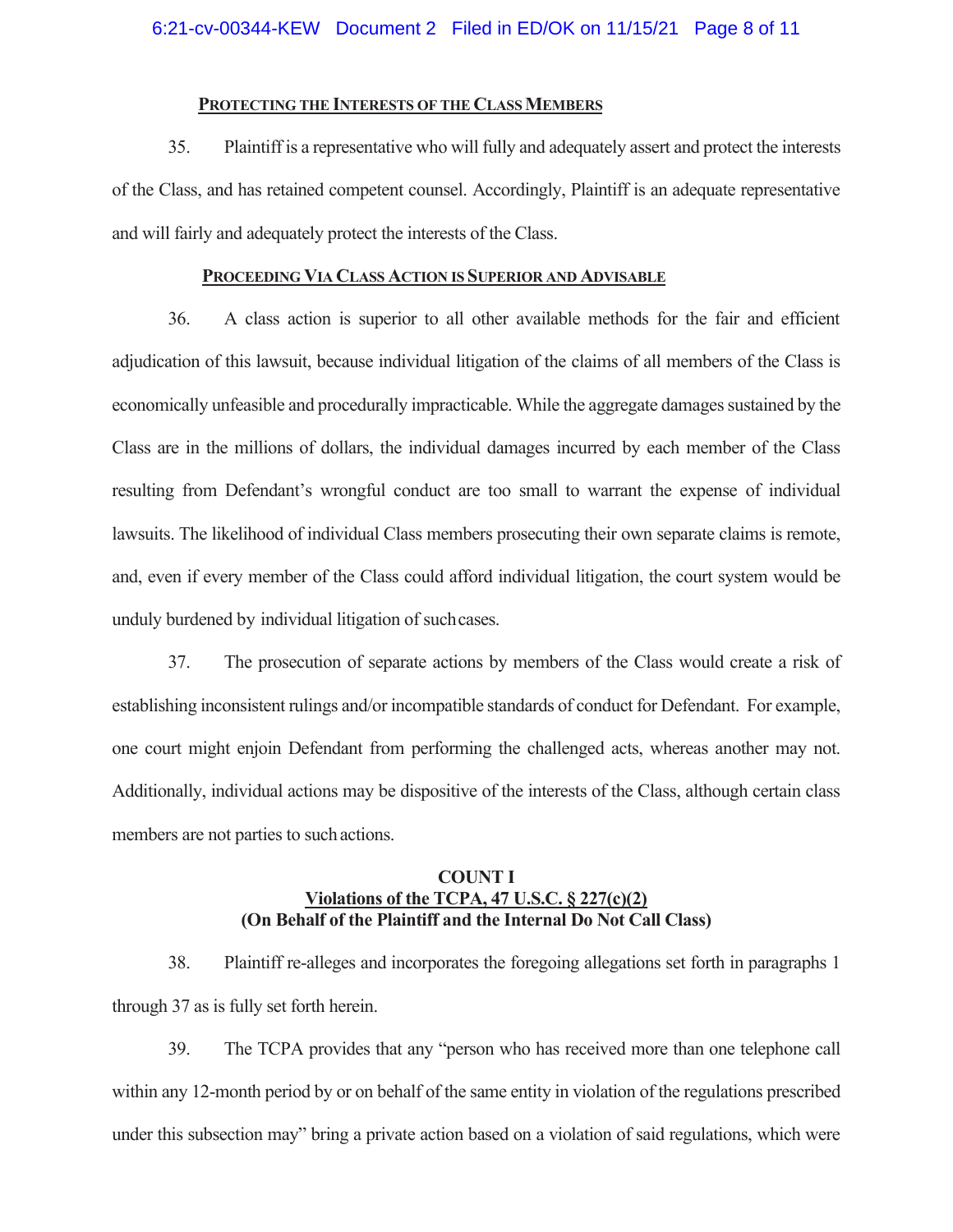promulgated to protect telephone subscribers' privacy rights to avoid receiving telephone solicitations to which they object. 47 U.S.C.  $\S$  227(c)(5).

40. Under 47 C.F.R. § 64.1200(d), "[n]o person or entity shall initiate any call for telemarketing purposes to a residential telephone subscriber unless such person or entity has instituted procedures for maintaining a list of persons who request not to receive telemarketing calls made by or on behalf of that person or entity. The procedures instituted must meet certain minimum standards, including:

(3) Recording, disclosure of do-not-call requests. If a person or entity making a call for telemarketing purposes (or on whose behalf such a call is made) receives a request from a residential telephone subscriber not to receive calls from that person or entity, the person or entity must record the request and place the subscriber's name, if provided, and telephone number on the do-not call list at the time the request is made. Persons or entities making calls for telemarketing purposes (or on whose behalf such calls are made) must honor a residential subscriber's do-not-call request within a reasonable time from the date such request is made. This period may not exceed thirty days from the date of such request . . . .

(6) Maintenance of do-not-call lists. A person or entity making calls for telemarketing purposes must maintain a record of a consumer's request not to receive further telemarketing calls. A do-not-call request must be honored for 5 years from the time the request is made.

47 C.F.R. § 64.1200(d)(3), (6).

41. Under 47 C.F.R § 64.1200(e) the rules set forth in 47 C.F.R. § 64.1200(d) are applicable

to any person or entity making telephone solicitations or telemarketing calls to wireless telephone

numbers:

(e) The rules set forth in paragraph (c) and (d) of this section are applicable to any person or entity making telephone solicitations or telemarketing calls to wireless telephone numbers to the extent described in the Commission's Report and Order, CG Docket No. 02-278, FCC 03-153, "Rules and Regulations Implementing the Telephone Consumer Protection Act of 1991.

47 C.F.R. § 64.1200(e).

42. Plaintiff and the Internal Do Not Call Class members made requests to Defendant not to receive calls from Defendant.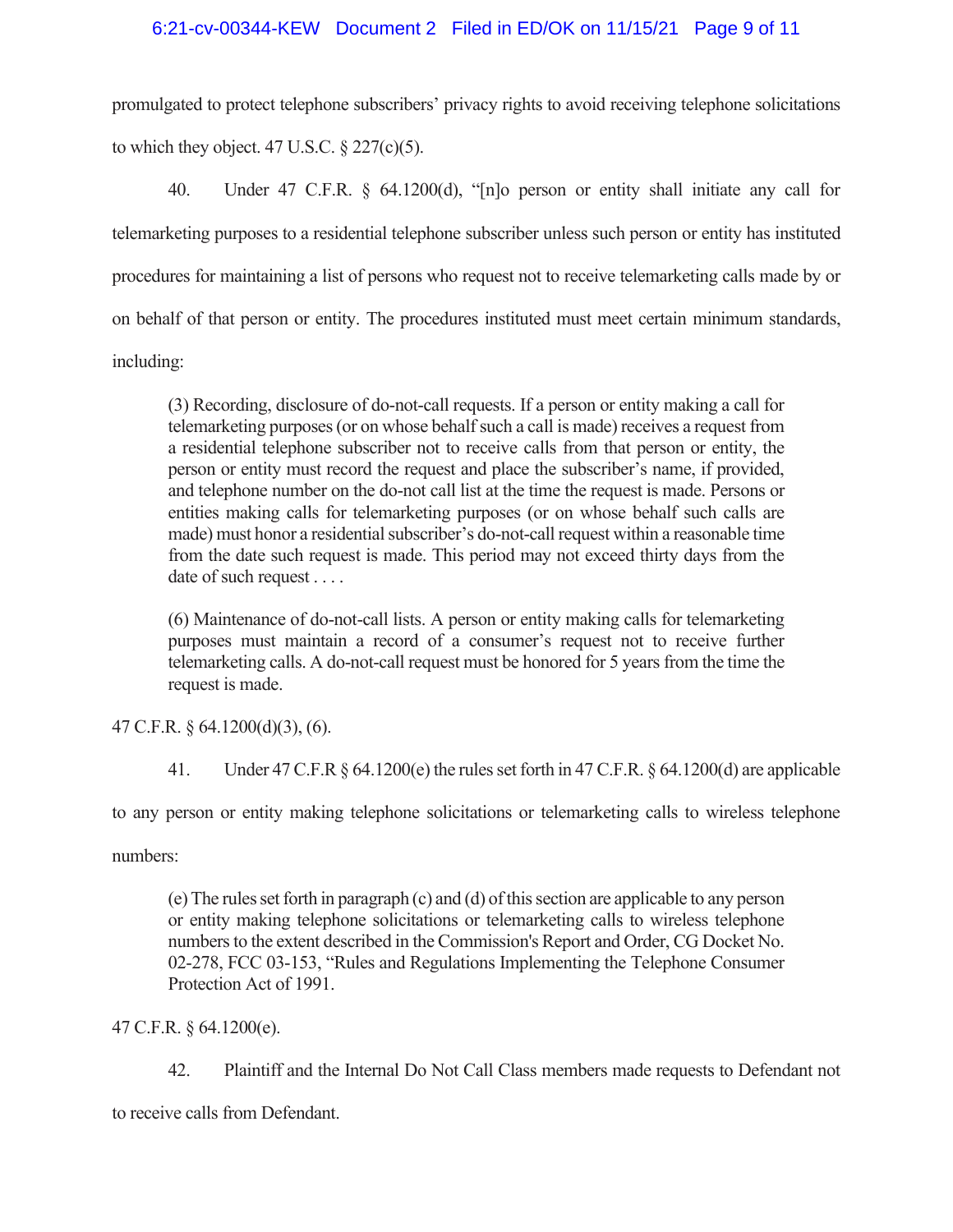#### 6:21-cv-00344-KEW Document 2 Filed in ED/OK on 11/15/21 Page 10 of 11

43. Defendant failed to honor Plaintiff and the Internal Do Not Call Class members' requests.

44. Upon information and belief, Defendant has not instituted procedures for maintaining a list of persons who request not to receive telemarketing calls made by or on behalf of their behalf, pursuant to 47 C.F.R. § 64.1200(d).

45. Because Plaintiff and the Internal Do Not Call Class members received more than one text message in a 12-month period made by or on behalf of Defendant in violation of 47 C.F.R. § 64.1200(d), as described above, Defendant violated 47 U.S.C. § 227(c)(5).

46. As a result of Defendant's violations of 47 U.S.C.  $\S 227(c)(5)$ , Plaintiff and the Internal Do Not Call Class members are entitled to an award of \$500.00 in statutory damages, for each and every negligent violation, pursuant to 47 U.S.C. § 227(c)(5).

47. As a result of Defendant's violations of 47 U.S.C. § 227(c)(5), Plaintiff and the Internal Do Not Call Class members are entitled to an award of \$1,500.00 in statutory damages, for each and every knowing and/or willful violation, pursuant to 47 U.S.C. § 227(c)(5).

48. Plaintiff and the Internal Do Not Call Class members also suffered damages in the form of invasion of privacy.

49. Plaintiff and the Internal Do Not Call Class members are also entitled to and seek injunctive relief prohibiting Defendant's illegal conduct in the future, pursuant to 47 U.S.C.  $\S 227(c)(5)$ .

#### **PRAYER FOR RELIEF**

**WHEREFORE**, Plaintiff, individually and on behalf of the Class, prays for the following relief:

a) An order certifying this case as a class action on behalf of the Class as defined above, and appointing Plaintiff as the representative of the Class and Plaintiff's counsel as Class Counsel;

b) An award of actual and statutory damages for Plaintiff and each member of the Class;

c) An order declaring that Defendant's actions, set out above, violate the TCPA;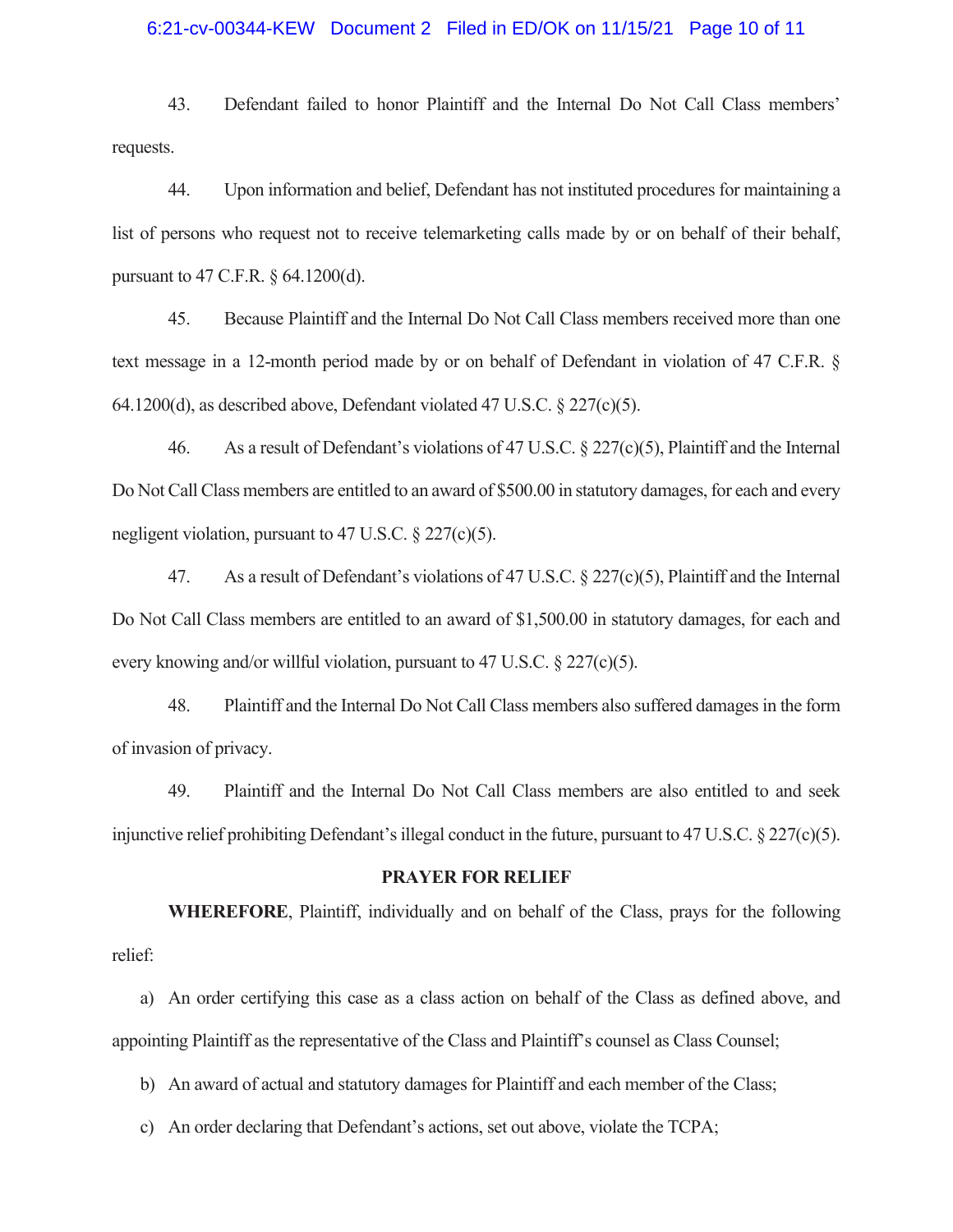## 6:21-cv-00344-KEW Document 2 Filed in ED/OK on 11/15/21 Page 11 of 11

d) An injunction requiring Defendant to cease all unsolicited text messaging activity, and to otherwise protect the interests of the Class;

e) Such further and other relief as the Court deems necessary.

## **JURY DEMAND**

Plaintiff and Class Members hereby demand a trial by jury.

## **DOCUMENT PRESERVATION DEMAND**

Plaintiff demands that Defendant take affirmative steps to preserve all records, lists, electronic databases or other itemizations associated with the allegations herein, including all records, lists, electronic databases or other itemizations in the possession of any vendors, individuals, and/or companies contracted, hired, or directed by Defendant to assist in sending the alleged communications.

Dated: November 15, 2021

## **Shamis & Gentile, P.A.**

/s/ Andrew J. Shamis Andrew J. Shamis, Esq. Florida Bar No. 101754 ashamis@shamisgentile.com 14 NE 1st Avenue, Suite 705 Miami, FL 33132 Telephone: 305-479-2299

## **EDELSBERG LAW P.A.**

/s/ Scott Edelsberg\_ Scott Edelsberg, Esq. Florida Bar No. 0100537 20900 NE 30th Ave., Suite 417 Aventura, Florida 33180 Telephone: 305-975-3320 Email: scott@edelsberglaw.com

*Counsel for Plaintiff and the Class*